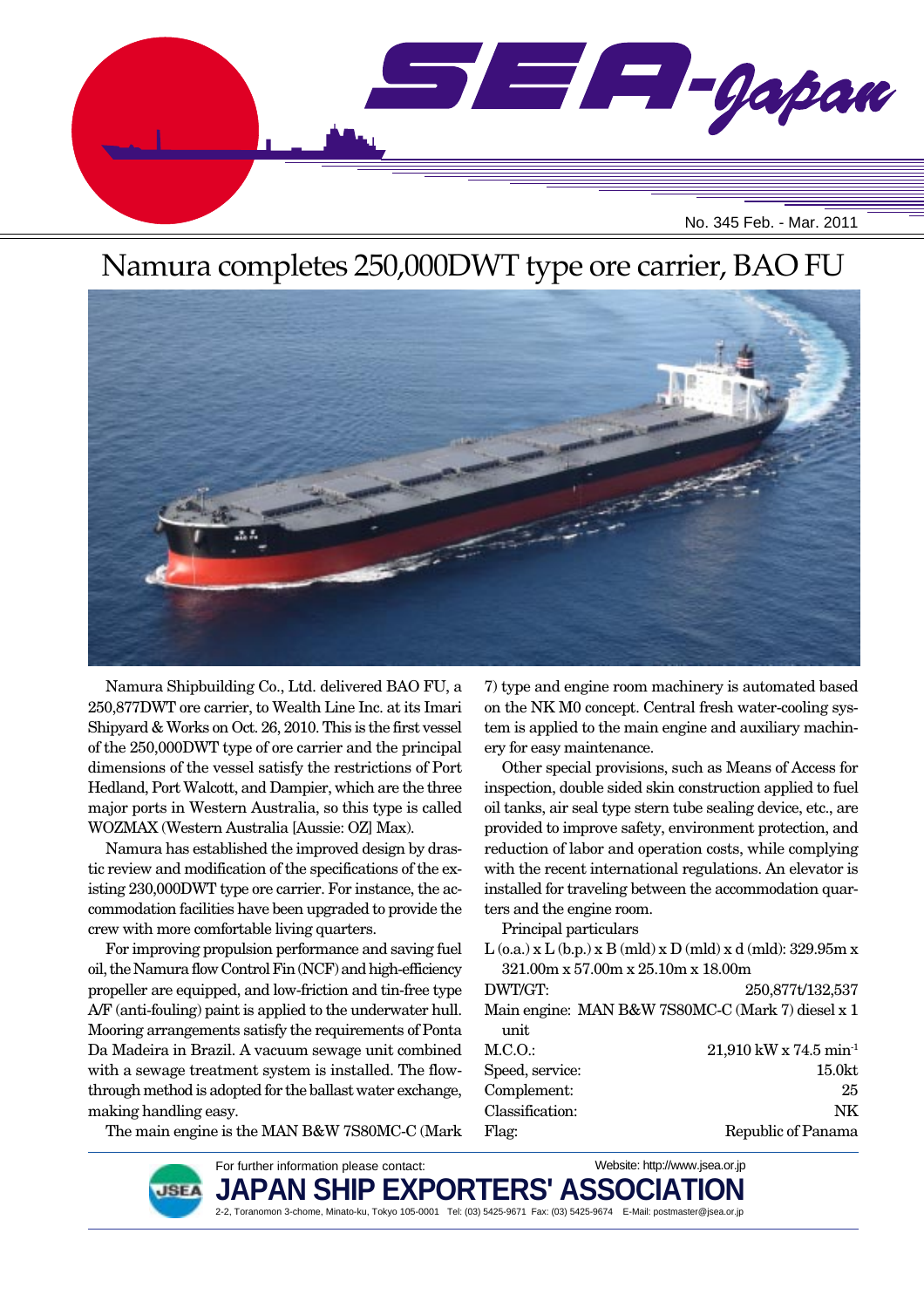## New containership with 30%  $\mathsf{CO}_2^{}$  reduction developed

IHI Marine United Inc. (IHIMU) has completed an eco-friendly 13,000TEU class containership that can drastically reduce the load on the environment.

The new design features improved propulsive performance through the use of twin skegs and enhanced energy efficiency in the engine department and elsewhere, resulting in about 30% reduction in greenhouse gas (GHG) emissions and fuel consumption over the comparable conventional vessel.

Combined with operational developments such as the use of an optimal operation system, these features can achieve an ultimate saving of 45%. IHIMU positions this containership as the first product of its reduced environmental load series, and will make developmental attempts for ecofriendly vessels of other types.

#### **To our readers**

- Please notify us of any change in address by letter, telefax, or E-mail together with the old mailing label to ensure you continue to receive SEA-Japan.
- We welcome your comments about SEA-Japan. Please address all correspondence to the Japan Ship Exporters' Association (JSEA), or the Japan Ship Centre (JETRO) in London.
- Address (Tokyo): 2-2, Toranomon 3-chome, Minato-ku, Tokyo 105-0001 / Tel: (03) 5425- 9671 Fax: (03) 5425-9674 E-mail: postmaster@jsea.or.jp
- Address (London): 2nd Floor, 6 Lloyd's Avenue, London EC3N 3AX, UK / Tel: +44 (0) 20 7680 9456 / Fax: +44 (0) 20 7680 9416 E-mail: info@jsc.org.uk

URL: http://www.jsc.org.uk Portalsite: maritimejapan.com

The reduced environment load ships embodying the new concept are called the eFuture series, and IHIMU has named the recently designed 13,000 TEU class containership as the eFuture 13000C. The newly developed vessel is intended to emit  $30\%$  less  $CO<sub>2</sub>$ per TEU than the conventional 13,000 TEU class containership.

This target has been reached by achieving approximately 21% reduction with improved propulsive performance, 10% saving with enhanced plant efficiency and 1% cut by the use of natural energy.

The greatest contributing factor to the improvement in propulsive performance is the unique hull form. The twin-skeg hull form integrating the twin propeller shafts into the hull halves the propeller load and enhances the propeller efficiency.

In addition, a huge bonnet extending from the bow tip to the bridge reduces the wind pressure resistance, the hub vortex is eliminated by a rudder bulb, efficiency is improved by tip rake propellers with unique blade tips, and low-friction paint is used.

For enhancing plant efficiency, a

hybrid propulsion engine combining a low-speed electronically controlled engine and a shaft generator will be used, and the installation of a generator plant utilizing the exhaust gas and waste heat of the main engine is intended.

In addition, IHIMU has developed a photovoltaic power generation panel that can be handled in the same way as a container. Such panels are mounted on the top pier of on-deck containers, and the power generated is stored into lithium ion cells.

The improvements in the hardware aspect combining these already available technologies gave reasonable prospects for 30% energy saving, and together with an optimal operation system and slow steaming makes possible further saving.

These technologies and techniques can also be applied to containerships of other capacity classes. Future themes of technological development along this line include an LNG-fired propulsion system and an electricity storage system utilizing large capacity cells.

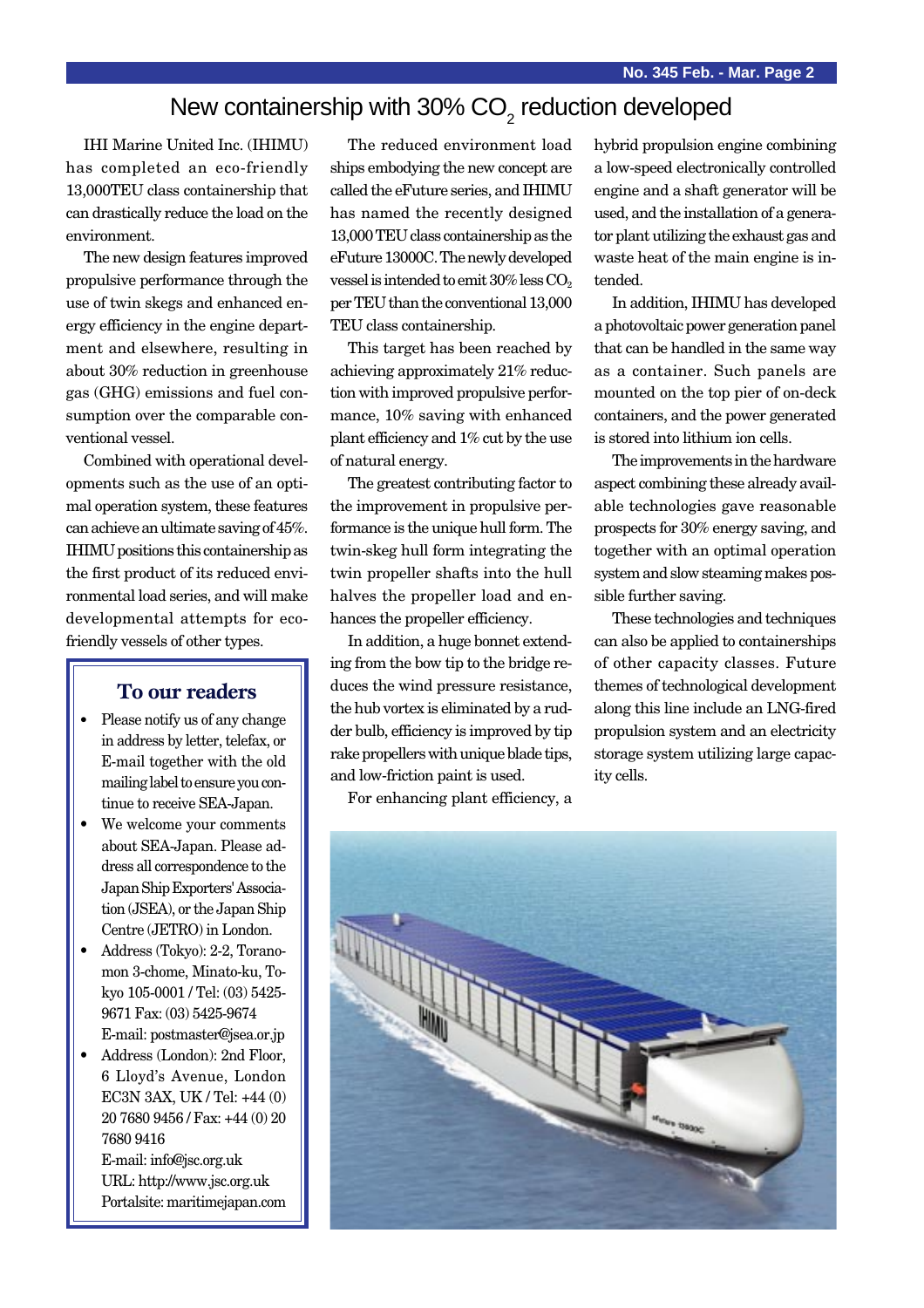## MHI completes conceptual design of "MALS-14000CS" eco-friendly container vessel to reduce CO $_2$  emission by 35%

As preventive measures for global warming, carbon dioxide  $(CO<sub>2</sub>)$  emission reduction is strongly required in the area of international maritime transportation. Therefore, Mitsubishi Heavy Industries, Ltd. (MHI) has completed the conceptual design of the "MALS-14000CS," a new Panamax size 14,000TEU container vessel that will contribute to the prevention of global warming.

The MALS-14000CS adopts the company's proprietary Mitsubishi Air Lubrication System (MALS), that pumps air along the bottom of the hull to produce air bubbles which reduce frictional resistance between the hull and seawater.

Incorporating the MALS, along with today's most advanced high-efficiency ship hull design and propulsion system, the vessel will reduce emissions of CO<sub>2</sub>, a major greenhouse gas (GHG), by 35% compared with container carriers of the conventional design.

The MALS-14000CS is designed to realize a 10% reduction in  $CO<sub>2</sub>$  emissions through the MALS. The ship design, featuring a new high-performance hull form, places the bridge relatively forward, with additional container holder space under the accommodation quarter and exhaust funnels at the stern.

The new ship design, providing increased container carrying capacity, coupled with a two-engine, two-shaft propulsion system, enables a reduction in  $CO<sub>2</sub>$  emissions of 24%. Combined with another 5% reduction enabled by the electronically controlled diesel engine and waste heat recovery system, the MALS-14000CS achieves an overall  $35\%$  cut in  $CO<sub>2</sub>$ emissions. The MALS-14000CS is designed to be further environmentally friendly through installation of a SO<sub>x</sub> scrubber to remove sulfur oxide  $(SO<sub>x</sub>)$  from flue gas and a ballast water treatment system.

NATION AND STREET

MHI will continue to accord priority to the development of vessels addressing  $CO<sub>2</sub>$  reduction requirements by focusing on development of its "Ecoship" and expansion of applications to include other ship types, leveraging its strength in handling ships and major marine-use machinery as well as the company's leading-edge technologies in energy-saving and environment related areas.

### Imabari completes 53,862DWT copper ore and sulphuric acid carrier, MAR CAMINO

Imabari Shipbuilding Co., Ltd. completed construction of MAR CAMINO (HN:S-694), a 53,862DWT special combination carrier for copper ore and sulphuric acid and delivered the vessel to Osorno Shipholdings S.A. at the Imabari shipyard on Sep. 13, 2010.

The MAR CAMINO is the diesel

engine driven single screw type designed specially to carry bulk ore and chemical liquid. The vessel is the replacement for the predecessor and is now plying between Japan and Chile. Sulphuric acid is transported to Chile for refining copper ore, and the return trip transports copper ore from Chile.

The vessel has the raked stem with

protruded bulbous bow and the transom stern having the mariner type stern frame with a hanging rudder. There are five cargo holds (copper ore compartments) and three

```
cargo tanks (sulphuric acid compart-
ments). The vessel can load and un-
load at three different ports under the
condition of homogeneous copper ore
cargo.
```
Principal particulars

|         | $L$ (o.a.) x $L$ (b.p.) x $B$ x $D$ x d: 189.95m |
|---------|--------------------------------------------------|
|         | x 182.00m x 32.26m x 17.90m x                    |
| 12.65m  |                                                  |
| DWT/GT: | 53,862t/30,454                                   |

Loading capacity:

16,929m3 (sulphuric acid tanks) 36,790m3 (Copper ore holds)

Main engine: HITACHI-MAN B&W 6S50MC-C (Mk 7) diesel x 1 unit

|                 | $\sim$           |
|-----------------|------------------|
| MCR:            | 9,480kW x 127rpm |
| Speed, service: | 15.0kt           |
| Complement:     | 24               |
| Classification: | NK               |
| Delivery:       | Sept. 13, 2010   |
|                 |                  |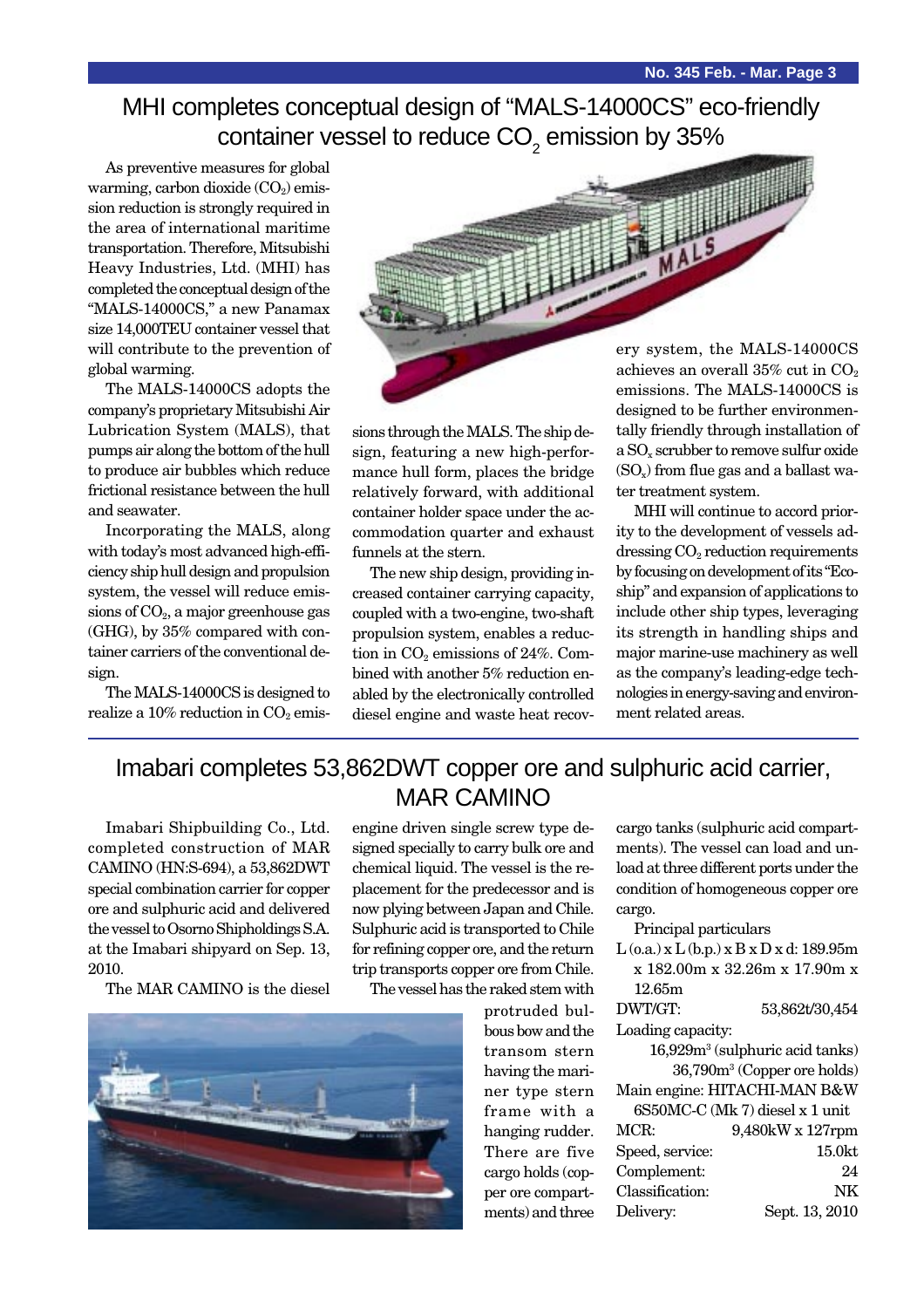#### Mitsui "neo Supramax 66BC" makes debut  $-30\%$  reduction in CO<sub>2</sub> emission possible-

Mitsui Engineering & Shipbuilding Co., Ltd. has started marketing a 66,000DWT bulk carrier of the next generation named "neo Supramax 66BC" as the first type of ship capable of reducing  $CO<sub>2</sub>$  emissions by 30%. The new ship is an enlarged version of Mitsui's best selling 56,000DWTtype Handymax 56BC bulk carrier (over 160 orders received), thus maintaining its convenience in operation.

Development of the ship's design was preceded by discussions with the owners and operators and investigations of more than 600 ports in the world. The new version is designed to have a wide beam (36m) and shallow draft, considering the present trade patterns of the 56BC type and the Panama Canal expansion expected to be completed in 2014.

Despite the larger size, the "neo Supramax 66BC" achieves lower fuel consumption than that of the 56BC by adopting Mitsui's newly developed energy-saving hull form. Mitsui has two types of specifications, the Premium model and the Standard model. The Premium model achieves reduction in  $CO<sub>2</sub>$  emissions by about 21% on ton-mile basis. Furthermore, CO<sub>2</sub> emission will be re-

duced up to about 30% by applying optional soft/hardware technologies.

In addition, Mitsui will proceed with development on measures to meet  $SO_x$  and  $NO_x$  emission control, which will become increasingly severe in the future. Besides, proactive design for future installation of the ballast water treatment system is adopted, which is a hot current topic in maritime industries.

Features of the "neo Supramax 66BC" will include: General use bulk carrier equipped with deck cranes; fuel consumption lower than that of Mitsui 56BC; designed to carry various bulk cargoes including coal, iron ore,

wheat, barley, soy beans, etc.; suitable to carry lengthy/heavy cargoes such as steel pipes and hot coils; hatch opening is optimized to meet the existing cargo handling equipment at various ports.

Principal Particulars of "neo Supramax 66BC"

| $L$ (o.a.) x B x D x d: 200m x 36m x |         |
|--------------------------------------|---------|
| $18.45m \times 12.9m$                |         |
| Deadweight:                          | 66,000t |
| Speed, service:                      | 14.5kt  |

### Kawasaki completes bulk carrier, KT ALBATROSS

Kawasaki Heavy Industries, Ltd. delivered the 58,743DWT bulk carrier, KT ALBATROSS (HN: 1675), to the owner, Zenith Maritime S.A. at the Sakaide Shipyard on Dec. 1, 2010. The vessel is the third of the 58,000DWT bulk carrier series.

The bulk carrier is the flush deck type with a forecastle and has five cargo holds that can load a variety of cargoes such as cereals, coal, ore, steel products, etc. Four deck cranes installed between hatch covers on the ship centerline facilitate cargo han-

ties.

dling work at ports that have insufficient facili-

The vessel adopts the Common Structural Rule (CSR) to strengthen the hull structures and ensure the ship safety in the sea. The Performance Standard

for Protective Coatings (PSPC) is also applied to the ballast water tanks. Fuel oil tanks are protected with double hull structures to avoid marine pollution by oil leakage. Therefore, the vessel is considered to be a eco-friendly design. The main engine uses the energy-saving type low-speed diesel engine, and the Kawasaki rudder bulb with fins (RBS-F) is employed. These combined effects contribute to reduction of energy consumption.

Principal particulars

 $L$  (o.a.) x  $L$  (b.p.) x W x D x d: 197.00m x 194.00m x 32.26m x 18.10m x 12.65m

| DWT/GT:                         | 58,743t/33,096                |
|---------------------------------|-------------------------------|
| Cargo hold capacity: $73,614m3$ |                               |
|                                 | Main engine: Kawasaki-MAN B&W |
| 6S50MC-C7 diesel x 1 unit       |                               |
| MCR:                            | 8,630kW x 116rpm              |
| Speed, service:                 | about 14.45kt                 |
| Complement:                     | 28                            |
| Classification:                 |                               |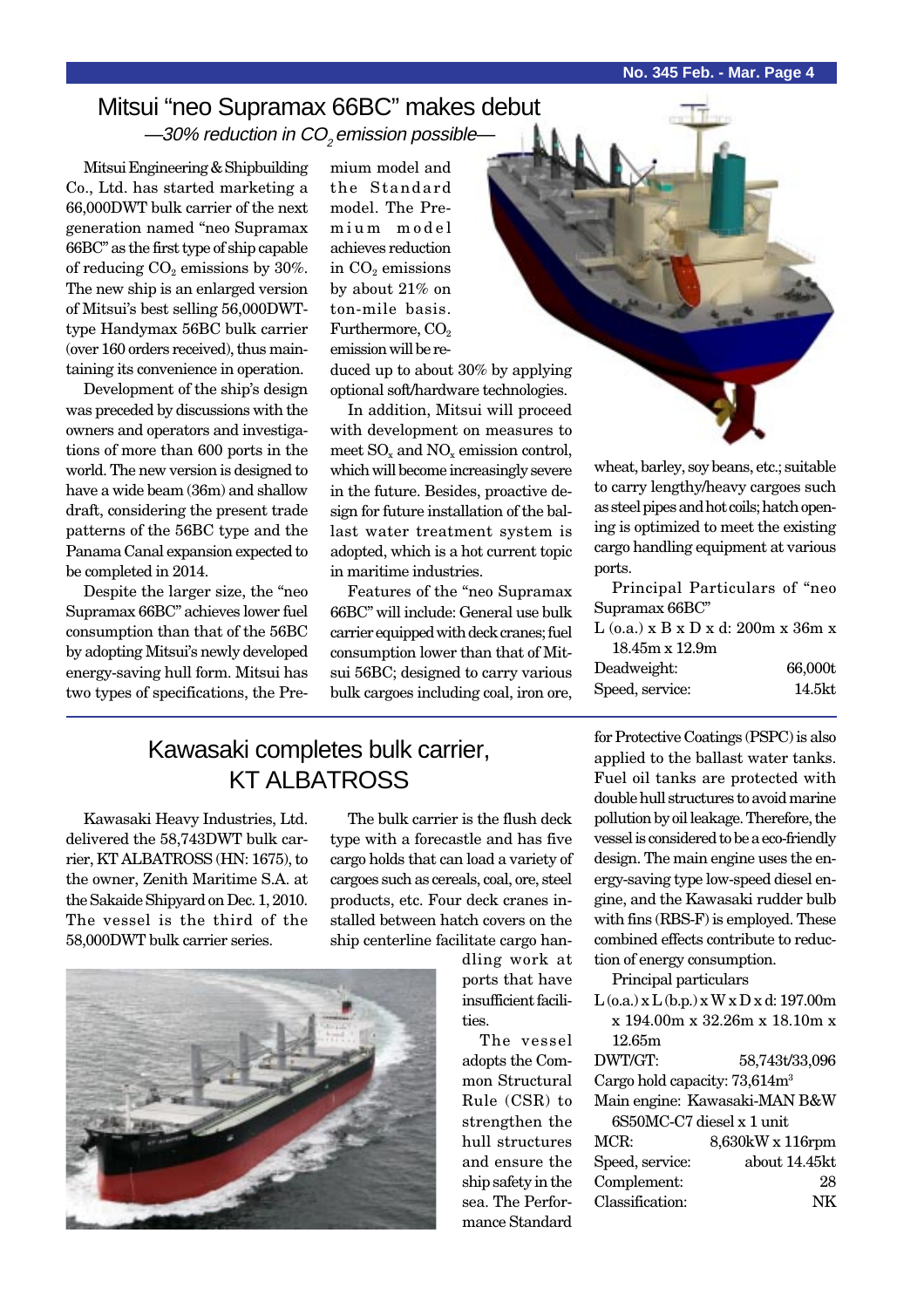#### Sanoyas completes Panamax bulk carrier IKAN BAGAT

Sanoyas Hishino Meisho Corp. completed the Panamax bulk carrier, IKAN BAGAT for Kashima Naviera S.A. of Panama at the Sanoyas Mizushima Works and Shipyard for delivery on Nov. 25, 2010. The vessel applies Common Structural Rules (CSR) of the International Association of Classification Societies. The IKAN BAGAT is the 18th of the 83,000DWTtype Panamax series developed by Sanoyas, featuring the largest deadweight and cargo hold capacity in the world as a Panamax bulk carrier.

For improvement of propulsion efficiency, the vessel is equipped with a low-speed and long-stroke main engine combined with a high-efficiency propeller and the Sanoyas energy saving device called the Sanoyas-Tandem-Fin (patent) with max. 6% energy saving on the stern shell, which also contributes to the reduction of  $CO<sub>2</sub>$ emissions.

Cargo hatches are widened as much as possible for improvement of cargo-handling efficiency. Dedicated fresh water tanks are provided for



storing hold-washing water generated by a large-capacity fresh water generator. In addition, a special fuel oil heating system is applied to fuel oil storage tanks in order to avoid cargo damage by overheating and save steam consumption.

For protection of the environment, various countermeasures are provided, which include fuel oil tanks of double hull structures, a holding tank for accommodation discharges and dirty hold bilge, and an independent bilge segregation system for the engine room.

| Principal particulars                             |                |
|---------------------------------------------------|----------------|
| Hull No.:                                         | 1294           |
| $L$ (o.a.) x $L$ (p.p.) x $B$ x $D$ x d: 229.00m  |                |
| x 224.00m x 32.24m x 20.20m x                     |                |
| 14.598m                                           |                |
| DWT/GT:                                           | 83,476t/44,349 |
| Cargo hold capacity (grain): 96,121m <sup>3</sup> |                |
| Main engine: MAN B&W 6S60MC-C                     |                |
| diesel x 1 unit                                   |                |
| MCR:                                              | 10,740kW       |
| Speed, service:                                   | about 14.0kt   |
| Complement:                                       | 25             |
| Classification:                                   | NK             |
| Delivery:                                         | Nov. 25, 2010  |
|                                                   |                |

#### Universal completes 301,500DWT crude oil tanker, MAERSK HAKONE

Universal Shipbuilding Corporation delivered the MAERSK HAKONE, a 301,500DWT crude oil tanker at the Ariake Shipyard on Nov. 16, 2010. The vessel is the fifth of the Malacca-max design series. The MAERSK HAKONE is designed to pass through the Strait of Malacca and have flexibility for port restrictions in Japan. Therefore, the vessel can carry crude oil more efficiently from the Middle East to Japan.

The Universal Ax-Bow is employed for the bow to reduce wave resistance at sea. The vessel is equipped with the Super Stream Duct and Surf-Bulb (Rudder Fin with Bulb) in front of and behind the propeller. The Ax-Bow,



Super Stream Duct and Surf-Bulb can dramatically improve propulsive efficiency and reduce fuel consumption compared with the conventional tanker.

Inboard W.B.T. is arranged to provide a good balance of hull strength, reduction of hull stress, and minimum deadweight loss under loaded conditions. The vessel uses double side skin construction for fuel oil tanks in order to reduce oil leakage risk due to side and bottom damage.

Principal particulars

| $L$ (o.a.) x $L$ (b.p.) x $B$ x $D$ x d: 333.0m x |                  |
|---------------------------------------------------|------------------|
| 320.0m x 60m x 29.4m x 21.0m                      |                  |
| DWT/GT:                                           | 302,624t/159,806 |
| Loading capacity:                                 | $350,263m^3$     |
| Main engine: MAN B&W 6S90MC-C                     |                  |
| diesel x 1 unit                                   |                  |
| Sea Speed:                                        | 15.8kt           |
| Complement:                                       | 30               |
| Classification:                                   | NΚ               |
| Completion:                                       | Nov. 16, 2010    |